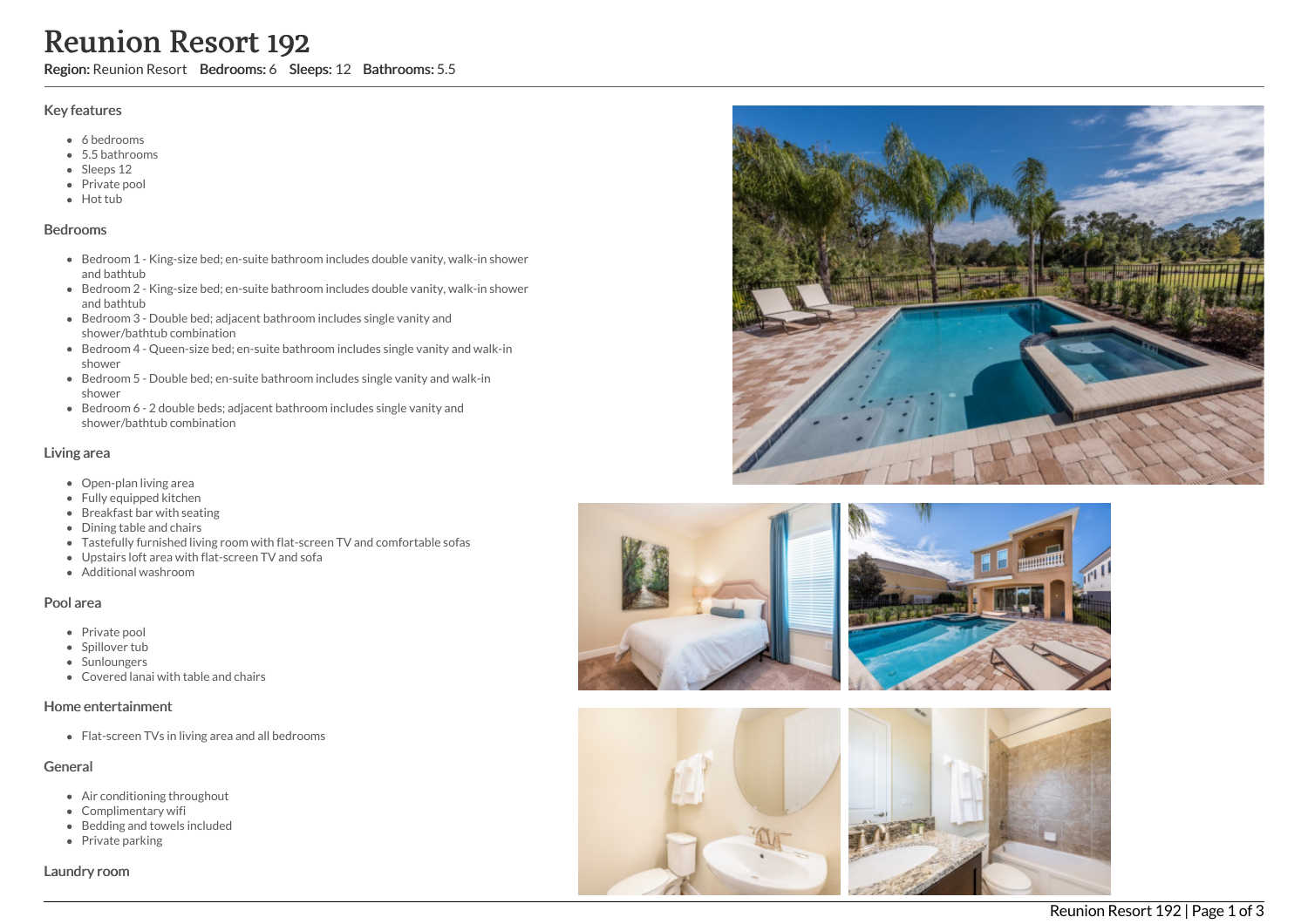- Washer and dryer
- Iron and ironing board

## Children's equipment available for hire

- $\bullet$  Crib
- Stroller
- $\bullet$  High chair
- $\bullet$  Pack and play

### Places of interest

- Golf course 1 mile
- Supermarket 1 mile
- Shopping mall 2 miles
- Disney World 6 miles
- $\bullet$  Seaworld 15 miles
- Universal Studios 21 miles
- Legoland 25 miles
- Airport 27 miles
- Beaches 75 miles